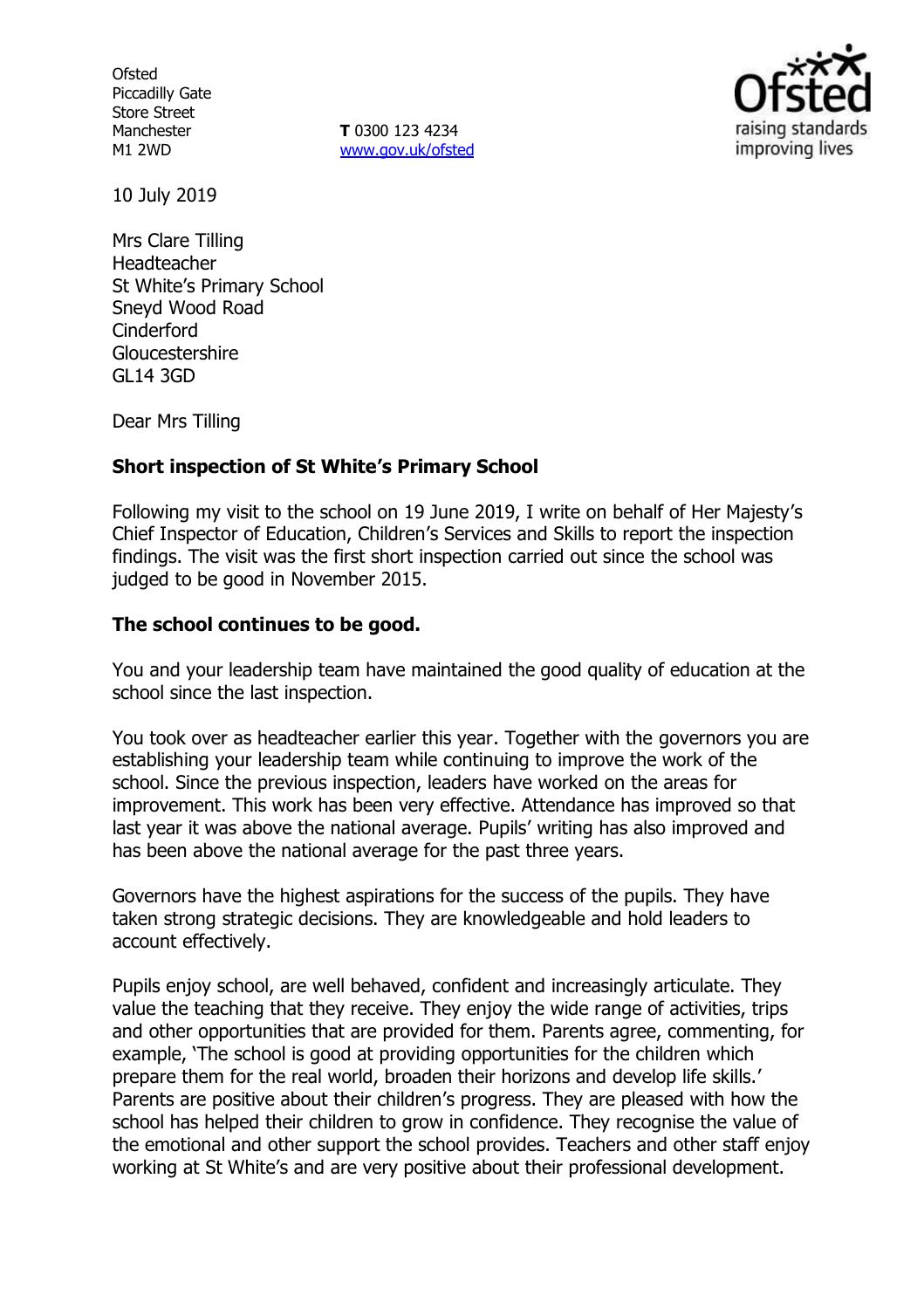

# **Safeguarding is effective**

It is clear that all members of staff, leaders and governors take the safeguarding of children very seriously. They work hard to make sure that pupils are safe. Safeguarding arrangements are fit for purpose. Records are detailed and of high quality. The arrangements for checking the suitability of staff to work with children meet requirements.

Staff are well trained in safeguarding, on induction to the school and through regular updates. As a result, they are confident to raise any concerns they may have. Concerns are followed up rigorously. Leaders are vigilant and ensure that they work effectively with other agencies, including the police, to address the concerns.

Pupils are taught how to be safe, both in school and in the community through lessons, trips and assemblies. Pupils know who to go to if they are worried. They are confident that any worries, including about bullying, poor or discriminating behaviour, will be dealt with quickly. As a result of the good work of staff, children feel safe, and their parents agree that the school helps to keep their children safe.

### **Inspection findings**

- The first line of enquiry was about how effectively leaders and governors are supporting learning for disadvantaged pupils. Leaders put these children at the centre of everything that they do and have the highest aspiration for their success. They carefully analyse the needs, strengths and weaknesses of disadvantaged pupils and those with special educational needs and/or disabilities. They use this information to design the curriculum and provide support for these pupils. Leaders and governors have taken appropriate budgetary decisions to support this, such as appointing extra support staff. Teachers are held to account for the progress that all pupils make, with a particular focus on disadvantaged pupils. As a result of this, and the relentless focus on improving teaching and learning, these pupils make good progress.
- Second, we looked at the work that you are doing to ensure that pupils reach the highest possible standards. Over the past few years, the proportion of pupils achieving the expected standard has improved so that it is above the national figure. However, the proportion of pupils achieving the higher standards is not good enough. You have made this a priority for school development. Leaders have made changes to the way that mathematics is taught. Pupils have more opportunities to apply their mathematical reasoning to solve problems. This is starting to be effective and more pupils are now achieving highly. You have also introduced changes to the way that pupils develop their writing skills. We observed this working well in lessons and in the quality of writing in pupils' books. However, this approach has only recently been adopted. It has not yet resulted in sustained improvement. You are committed to further work.
- Finally, we explored the work that teachers are doing to improve pupils' spelling and vocabulary. Although spelling has improved over the past few years, you have identified that some pupils lack confidence in spelling. This holds back their overall performance in writing. You have also identified that pupils do not have